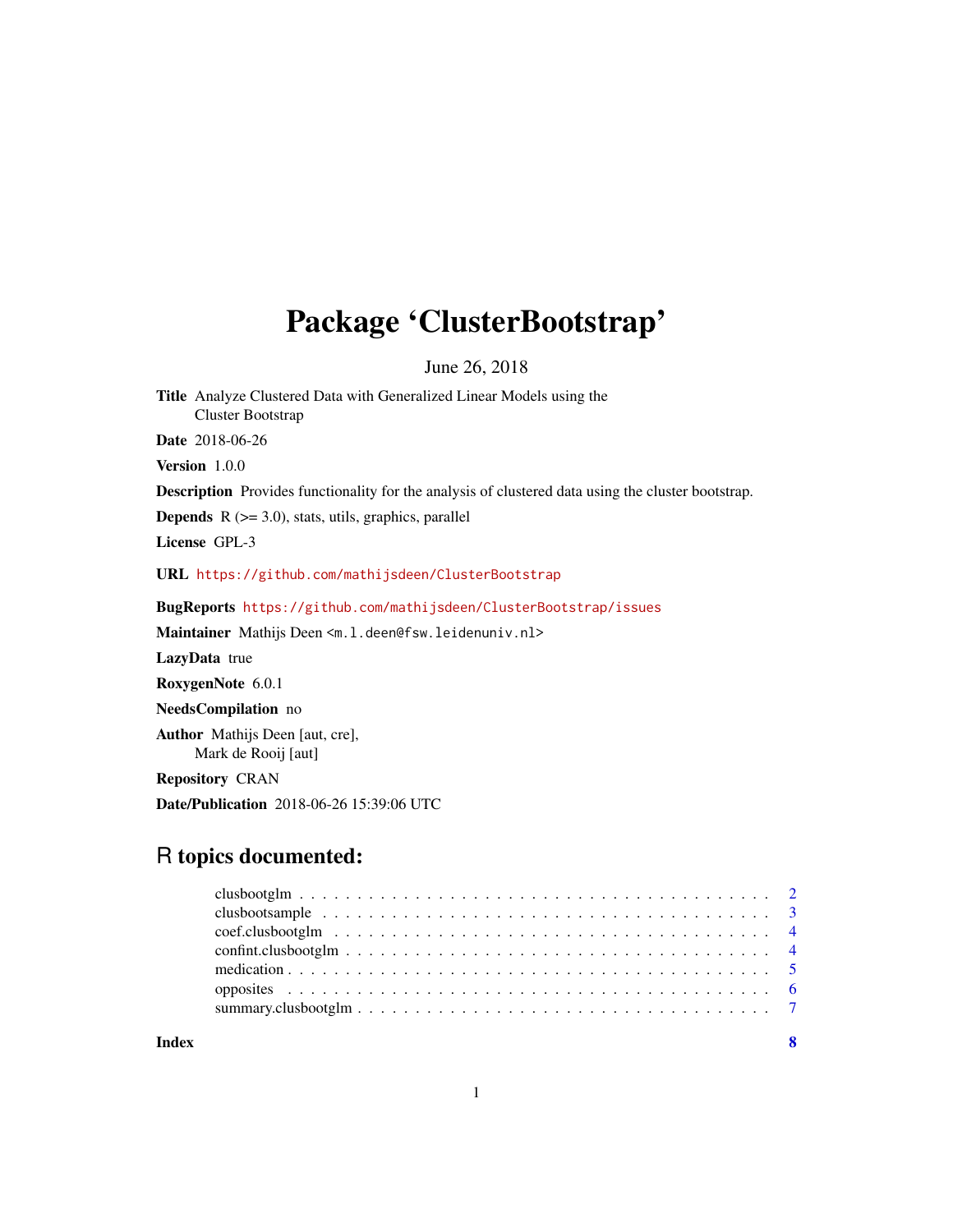<span id="page-1-0"></span>

#### Description

Fit a generalized linear model with the cluster bootstrap for analysis of clustered data.

#### Usage

```
clusbootglm(model, data, clusterid, family = gaussian, B = 5000,
  confint. level = 0.95, n. cores = 1)
```
#### Arguments

| model     | generalized linear model to be fitted with the cluster bootstrap.      |
|-----------|------------------------------------------------------------------------|
| data      | dataframe that contains the data.                                      |
| clusterid | variable in data that identifies the clusters.                         |
| family    | error distribution to be used in the model, e.g. gaussian or binomial. |
| B         | number of bootstrap samples.                                           |
|           | confint. level level of confidence interval.                           |
| n.cores   | number of CPU cores to be used.                                        |

#### Details

Some useful methods for the obtained clusbootglm class object are [summary.clusbootglm](#page-6-1), [coef.clusbootglm](#page-3-1), and [clusbootsample](#page-2-1).

#### Value

clusbootglm produces an object of class "clusbootglm", containing the following relevant components:

| coefficients                    | A matrix of B rows, containing the parameter estimates for all bootstrap samples.                                                      |  |
|---------------------------------|----------------------------------------------------------------------------------------------------------------------------------------|--|
| bootstrap.matrix                |                                                                                                                                        |  |
|                                 | n <sup>*</sup> B matrix, of which each column represents a bootstrap sample; each value in<br>a column represents a unit of subjectid. |  |
| lm.coefs                        | Parameter estimates from a single (generalized) linear model.                                                                          |  |
| boot.coefs                      | Mean values of the paramater estimates, derived from the bootstrap coefficients.                                                       |  |
| boot.sds                        | Standard deviations of cluster bootstrap parameter estimates.                                                                          |  |
| ci.level<br>percentile.interval | User defined confidence interval level.                                                                                                |  |
|                                 | Confidence interval based on percentiles, given the user defined confidence in-<br>terval level.                                       |  |
|                                 |                                                                                                                                        |  |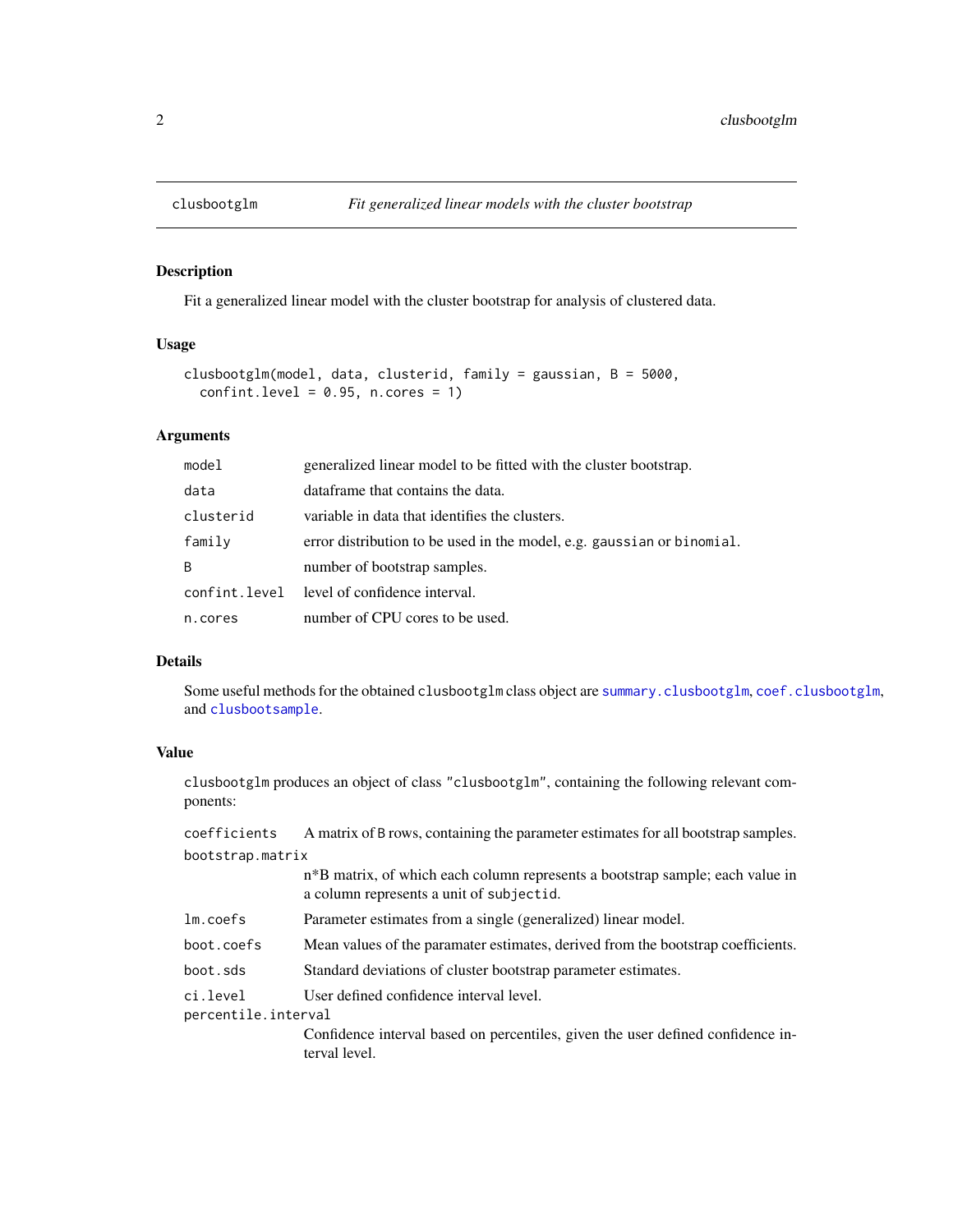#### <span id="page-2-0"></span>clusbootsample 3

| parametric.interval      |                                                                                                                                               |
|--------------------------|-----------------------------------------------------------------------------------------------------------------------------------------------|
|                          | Confidence interval based on $lm.$ coefs and column standard deviations of coefficients,<br>given the user defined confidence interval level. |
| BCa.interval             | Confidence interval based on percentiles with bias correction and acceleration,<br>given the user defined confidence interval level.          |
| samples.with.NA.coef     |                                                                                                                                               |
|                          | Cluster bootstrap sample numbers with at least one coefficient being NA.                                                                      |
| failed.bootstrap.samples |                                                                                                                                               |
|                          | For each of the coefficients, the number of failed bootstrap samples are given.                                                               |

#### Author(s)

Mathijs Deen, Mark de Rooij

#### Examples

```
## Not run:
data(opposites)
clusbootglm(SCORE~Time*COG,data=opposites,clusterid=Subject)
## End(Not run)
```
<span id="page-2-1"></span>clusbootsample *Return data for specified bootstrap sample*

#### Description

Returns the full data frame for a specified bootstrap sample in a clusbootglm object.

#### Usage

```
clusbootsample(object, samplenr)
```
#### Arguments

| object   | object of class clusbootglm, created with the clusbootglm function. |
|----------|---------------------------------------------------------------------|
| samplenr | sample number for which the data frame should be returned.          |

#### Author(s)

Mark de Rooij, Mathijs Deen

#### Examples

```
## Not run:
data(opposites)
cbglm.1 <- clusbootglm(SCORE~Time*COG,data=opposites,clusterid=Subject)
clusbootsample(cbglm.1, samplenr=1)
## End(Not run)
```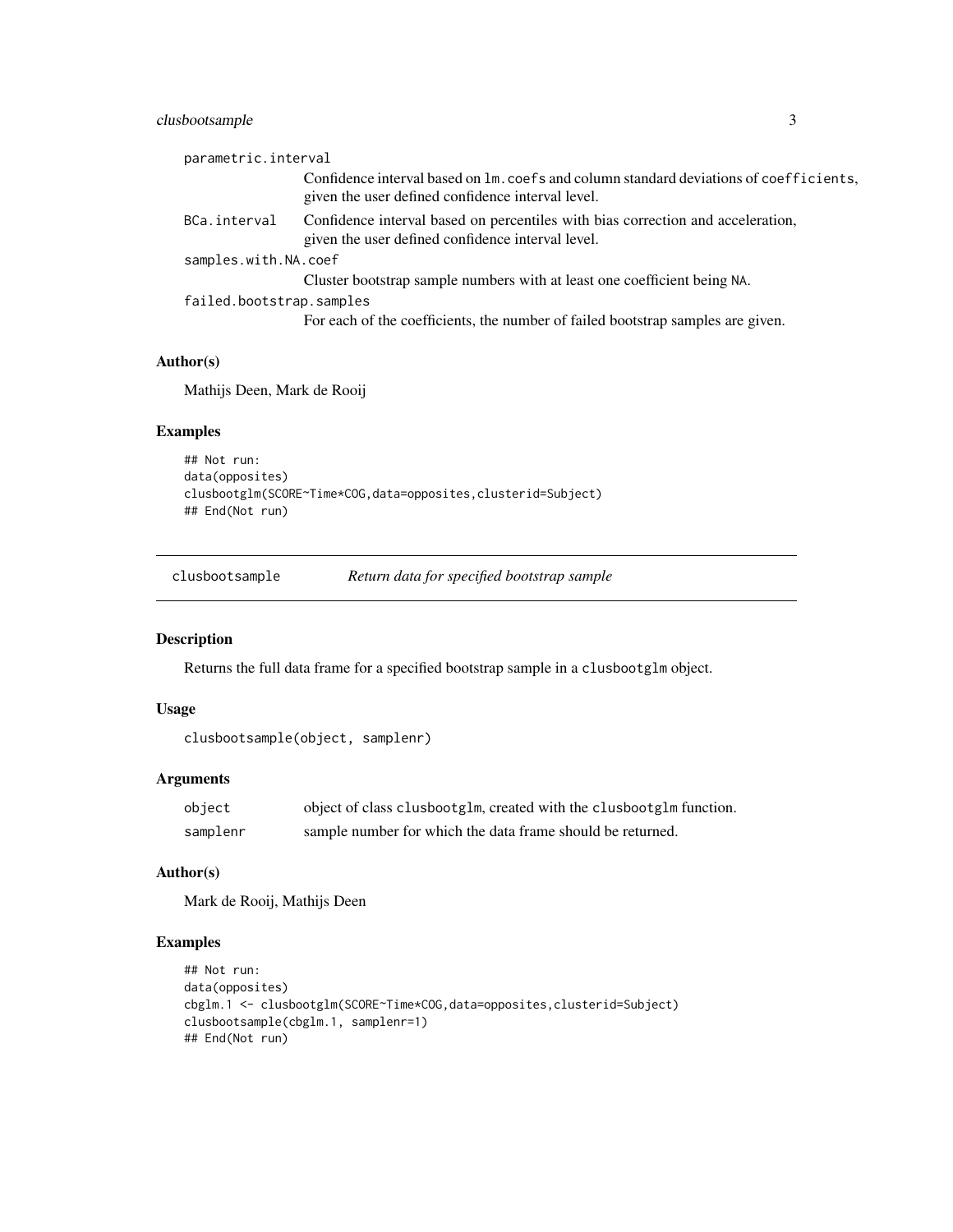<span id="page-3-1"></span><span id="page-3-0"></span>

#### Description

Returns the coefficients of an object of class clusbootglm.

#### Usage

```
## S3 method for class 'clusbootglm'
coef(object, estimate.type = "bootstrap", ...)
```
#### Arguments

| object        | object of class clusbootglm.            |
|---------------|-----------------------------------------|
| estimate.tvpe | type of coefficient (bootstrap or GLM). |
| .             | other arguments.                        |

#### Author(s)

Mathijs Deen

#### Examples

```
## Not run:
data(opposites)
cbglm.1 <- clusbootglm(SCORE~Time*COG,data=opposites,clusterid=Subject)
coef(cbglm.1, estimate.type="bootstrap")
## End(Not run)
```
confint.clusbootglm *Confidence intervals for cluster bootstrap model parameters*

#### Description

Computes confidence intervals for one or more parameters in a fitted GLM with the cluster bootstrap.

#### Usage

```
## S3 method for class 'clusbootglm'
confint(object, parm = "all", level = 0.95,
  interval.\text{type} = "BCa", ...
```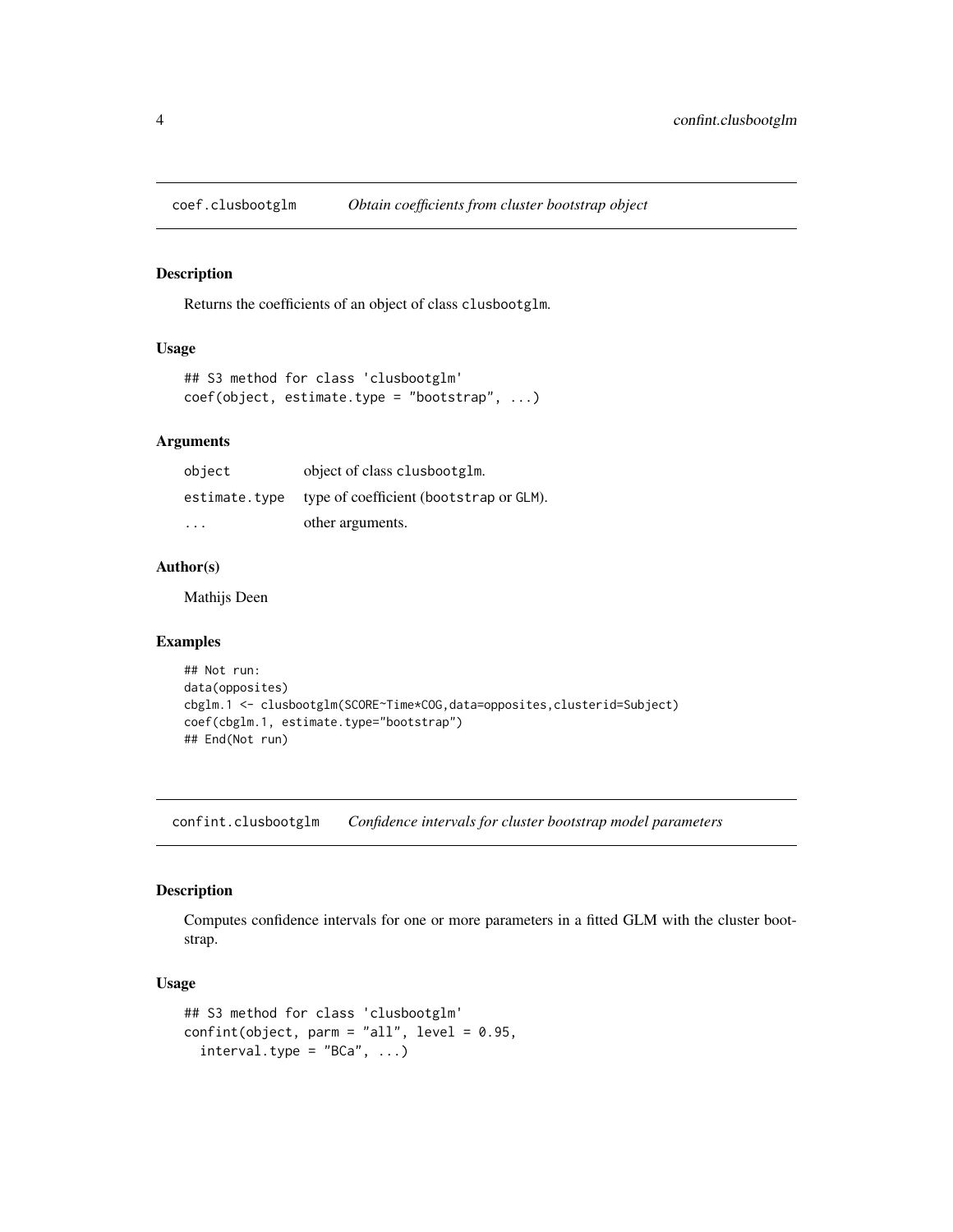#### <span id="page-4-0"></span>medication 5

#### Arguments

| object        | object of class clusbootglm.                                                                                                                              |
|---------------|-----------------------------------------------------------------------------------------------------------------------------------------------------------|
| parm          | a specification of which parameters are to be given confidence intervals, either<br>a vector of numbers or a vector of names. Defaults to all parameters. |
| level         | the required confidence level                                                                                                                             |
| interval.type | type of confidence level. Options are BCa, percentile, and parametric.                                                                                    |
| $\cdots$      | other arguments.                                                                                                                                          |

#### Author(s)

Mathijs Deen

#### Examples

```
## Not run:
data(opposites)
cbglm.1 <- clusbootglm(SCORE~Time*COG,data=opposites,clusterid=Subject)
confint(cbglm.1,parm=c("Time","COG"), level=.90, interval.type="percentile")
## End(Not run)
```

| <i>Medication data</i><br>medication |
|--------------------------------------|
|--------------------------------------|

#### Description

The medication dataframe consists of 1242 observations within 73 individuals that were part of a placebo controlled clinical trial, as reported in Tomarken, Shelton, Elkins, and Anderson (1997).

The data were retrieved from the accompanied website of Singer & Willett (2003), at https://stats.idre.ucla.edu/other/example

#### Usage

medication

#### Format

the following variables are available:

- id: subject indicator
- treatment: either placebo (0) or antidepressant (1)
- time: number of days since trial start.
- pos: positive affect. Higher scores indicate a more positive mood.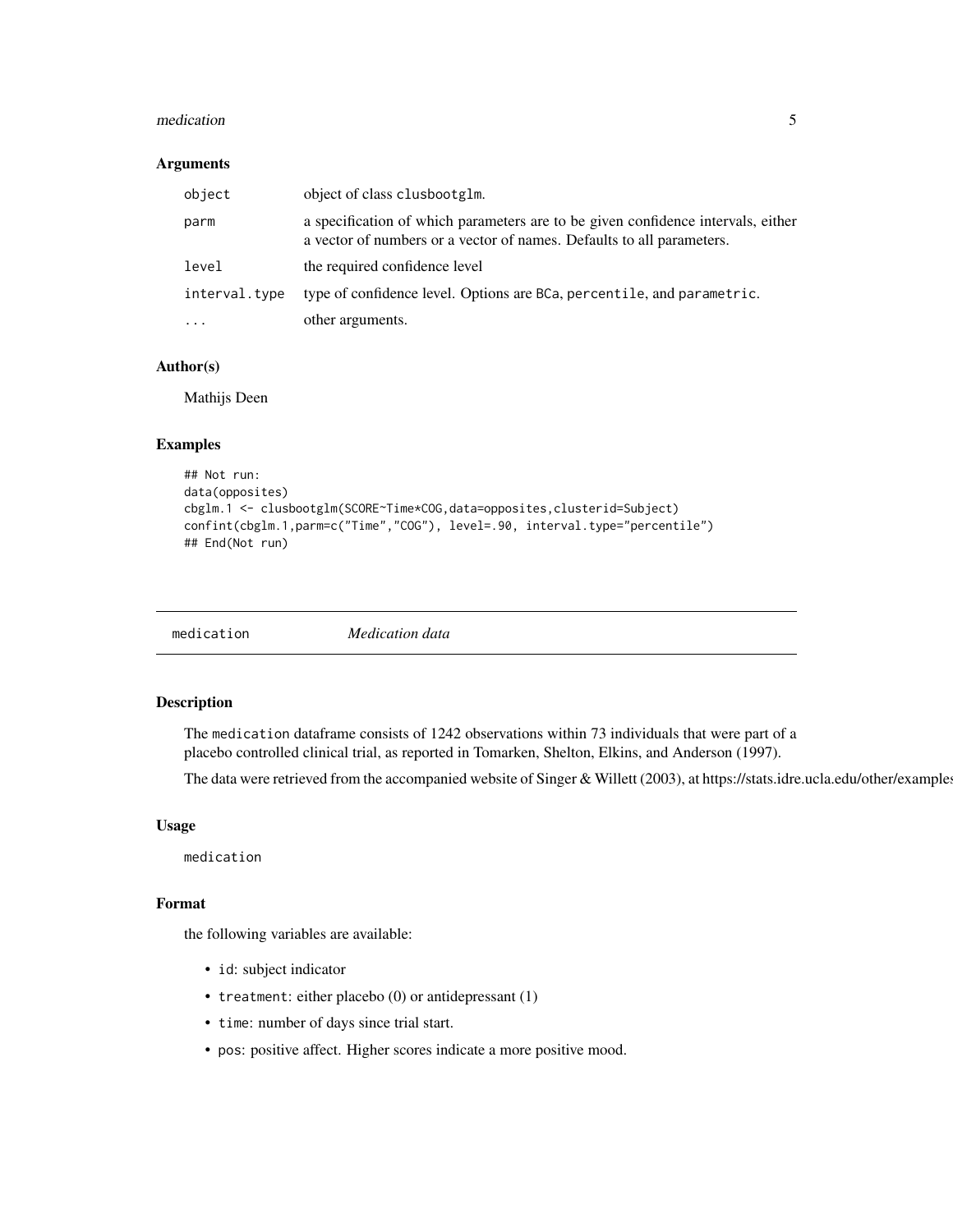#### <span id="page-5-0"></span>References

- Singer, J.D., & Willett, J.B. (2003). *Applied longitudinal data analysis. Modeling change and event occurence.* NY: Oxford University Press, Inc.
- Tomarken, A.J., Shelton, R.C., Elkins, L., & Anderson, T (1997). *Sleep deprivation and anti-depressant medication: Unique effects on positive and negative affect.* Poster session presented at the 9th annual meeting of the American Psychological Society, Washington, DC.

opposites *Opposites naming data*

#### Description

The opposites dataframe consists of 144 observations within 36 individuals that completed an inventory that assesses their performance on a timed cognitive task called "opposites naming".

The dataset does not contain the empirical data within 35 individuals from the experiment by Willett (1988), but a simulation based on the multilevel model from Singer & Willett (2003) within 36 individuals.

#### Usage

opposites

#### Format

the following variables are available:

- Subject: subject indicator
- Time: a time variable, ranging 0-3
- COG: cognitive skill, measured once (at time=0)
- SCORE: score on opposites naming task

#### References

- Willett, J.B. (1988). Questions and answers in the measurement of change. In: E. Rothkopf (Ed.), *Review of research in education (1988-89)* (pp. 345-422). Washington, DC: American Educational Research Association.
- Singer, J.D., & Willett, J.B. (2003). *Applied longitudinal data analysis. Modeling change and event occurence.* NY: Oxford University Press, Inc.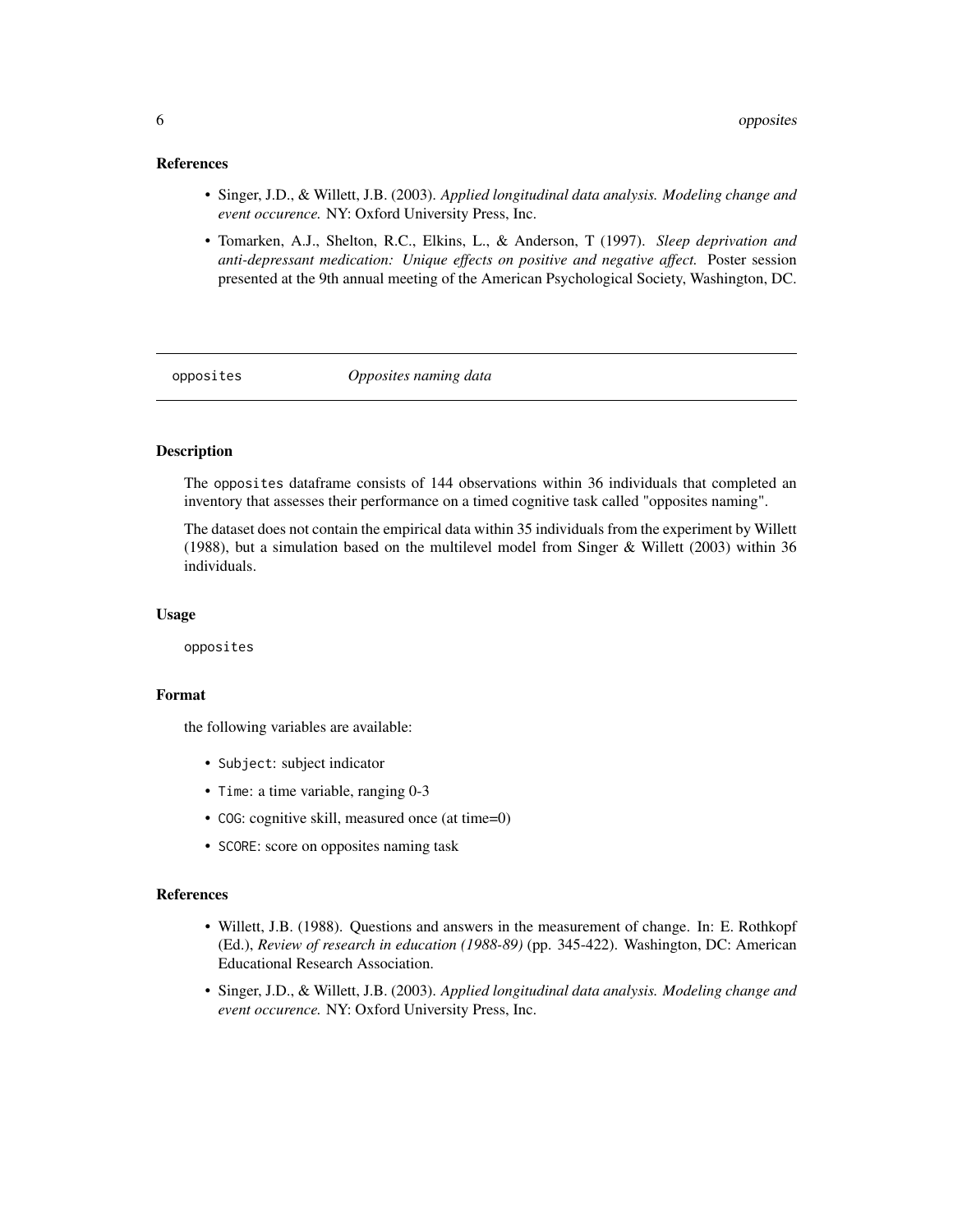<span id="page-6-1"></span><span id="page-6-0"></span>summary.clusbootglm *Summarize output of cluster bootstrap GLM*

#### Description

Returns the summary of an object of class clusbootglm.

#### Usage

```
## S3 method for class 'clusbootglm'
summary(object, estimate.type = "bootstrap",
  interval.\text{type} = "BCa", ...)
```
#### Arguments

| object        | object of class clusbootglm.                                                                                                                  |
|---------------|-----------------------------------------------------------------------------------------------------------------------------------------------|
| estimate.type | specify which type of estimate should be returned, either bootstrap means (de-<br>fault) or GLM estimates from model fitted on original data. |
| interval.type | which confidence interval should be used. Options are parametric, percentile,<br>and BCa intervals.                                           |
| $\cdots$      | other arguments.                                                                                                                              |

#### Author(s)

Mathijs Deen

#### Examples

```
## Not run:
data(opposites)
cbglm.1 <- clusbootglm(SCORE~Time*COG,data=opposites,clusterid=Subject)
summary(cbglm.1, interval.type="percentile")
## End(Not run)
```